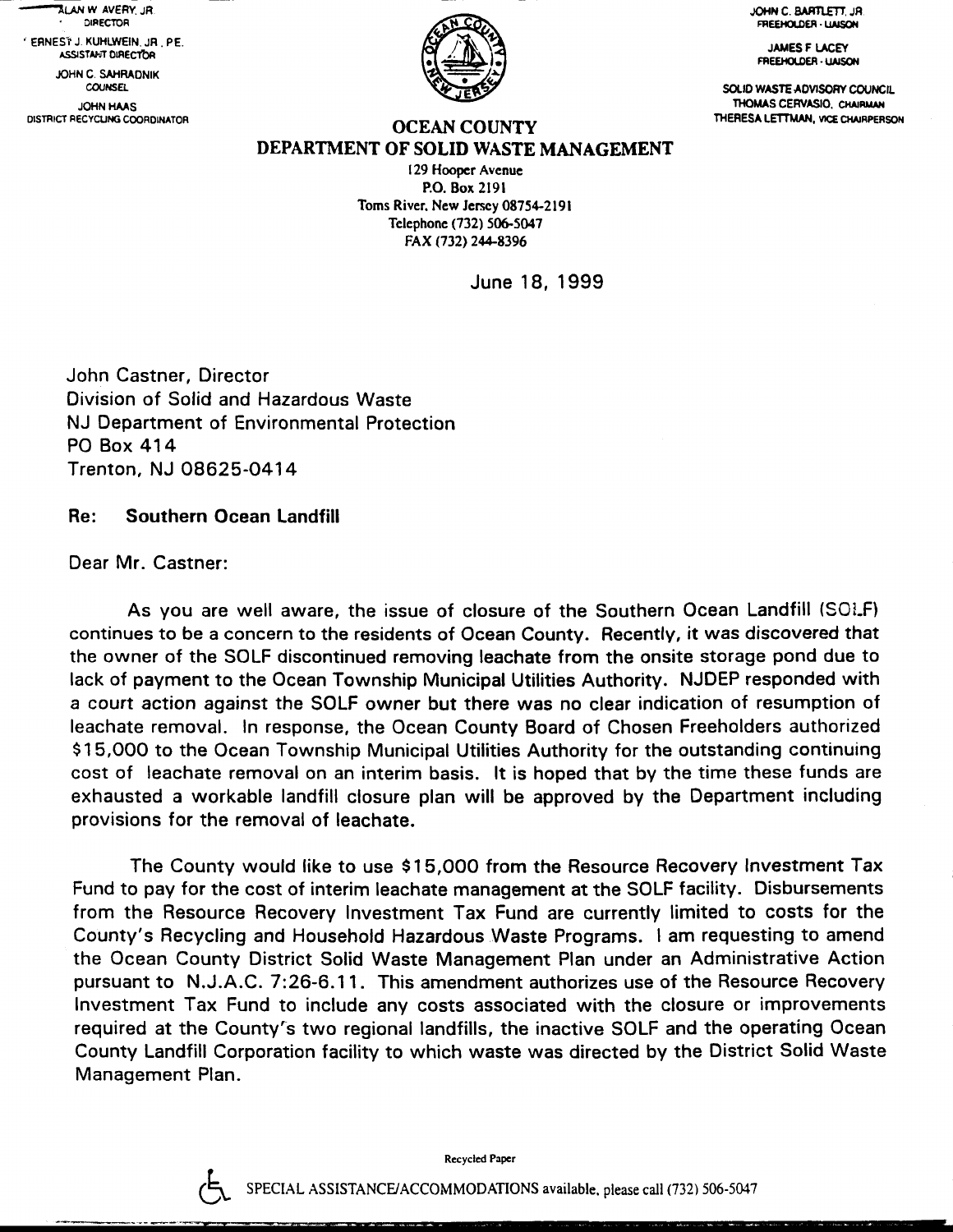Page 2 John Castner, Director Division of Solid and Hazardous Waste NJ Department of Environmental protection June 7, 19gg

should you have any questions, please do not hesitate to contact me.

Very truly yours,

Alan W. Avery, Jr. **Director** 

AWA:mac

cc: Members, Board of Chosen Freeholders Julie N. Tarrant, Comptroller, CFO Ernest J. Kuhlwein, Jr., Assistant Director, solid waste Management , Frank Coolick, Assistant Director, Division of Solid and Hazardous Waste Joseph Calderia, Southern Ocean Landfill, lnc. charles Hesse, ocean county Landfiil corporation Solid Waste Advisory Council